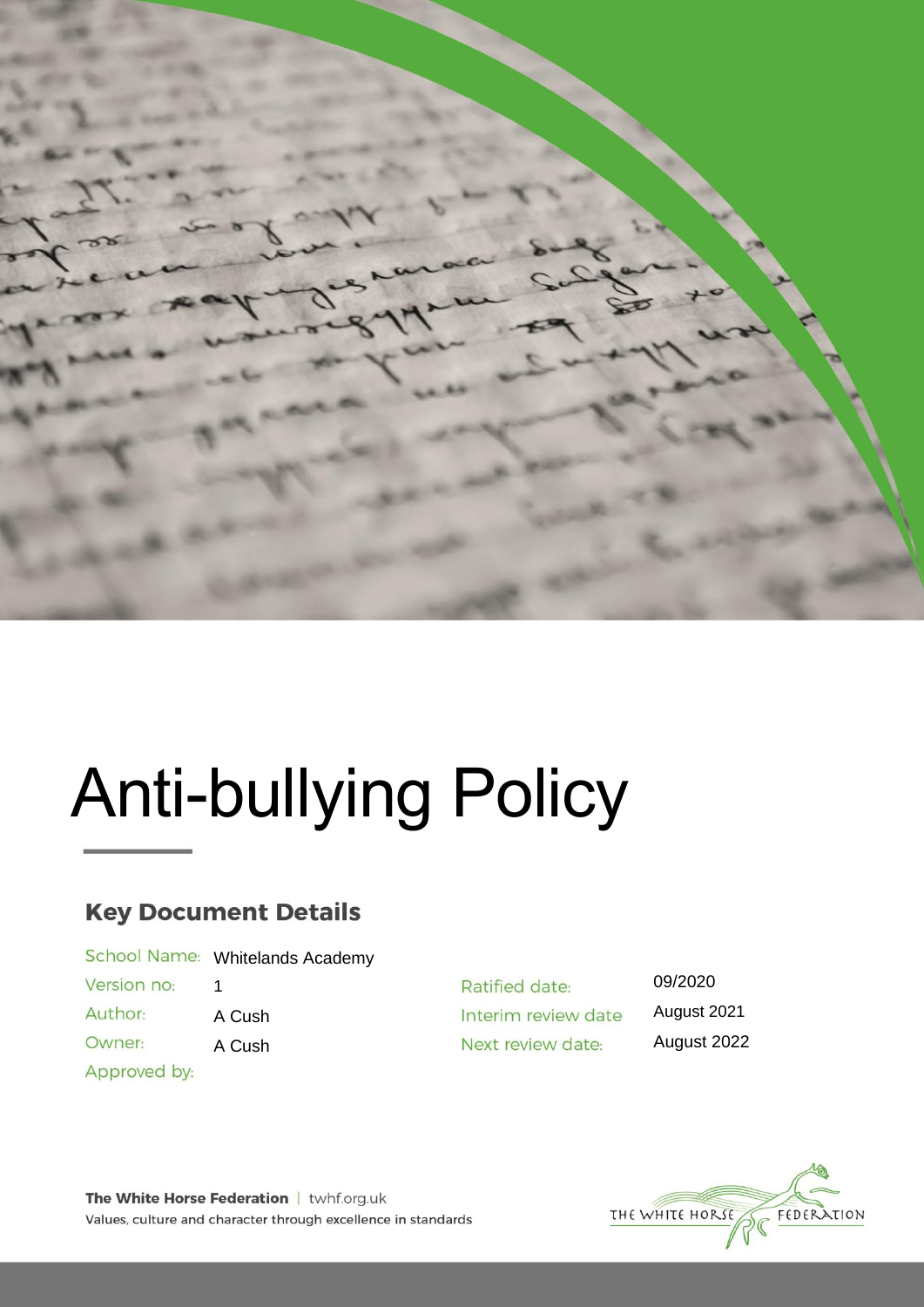# **1 Introduction**

#### **1.1 Statement**

There is a statutory duty to draw up procedures to prevent bullying among students and to bring these procedures to the attention of staff, parents and students. These duties are extended to include preventing/responding to bullying that happens outside of school, where it is reasonable to do so. Schools also have a duty to 'safeguard and promote the welfare of students' (Education Act 2002) and to ensure that children and young people are safe from bullying and discrimination (Children Act 2004). Government guidance advises that the policy should also address the bullying of staff by students (Safe to Learn DCSF 2007).

# **1.2 Objective**

The purpose of the Anti-Bullying Policy is to ensure that students are able to learn in a safe, supportive and caring environment without fear of being bullied. The policy gives clear guidance to students, staff, governors and parents on the school's view of bullying and our commitment to supporting victims of bullying, sanctioning perpetrators and reducing incidents of bullying in the school. This policy applies to all members of the school community including students, parents, visitors and staff.

This policy sets out a range of proactive strategies, reactive strategies and intervention systems which are in place to:

- Prevent, de-escalate and/or stop any continuation of harmful behaviour.
- React to bullying incidents in a reasonable, proportionate and consistent way.
- Safeguard the student who has experienced bullying and to trigger sources of support for them.
- Apply appropriate consequences to the student/s causing the bullying and ensure they learn from the experience, in some cases through multi-agency support, and using restorative justice techniques where applicable.

# **1.3 Relationship to other policies**

The Anti-Bullying Policy relates to other policies, including:

- The Behaviour For Learning Policy
- The Child Protection Policy
- The Equality Policy
- The Mobile Phone Policy
- E-Safety Policy Acceptable Use **Policy**

#### **2 Policy**

# **2.1 Defining and understandingbullying**

There are many variations on the precise definition of bullying, but the various literatures agree on its key features.

#### The five essential components of bullying:

1. **Intention to harm:** bullying is deliberate, with the intention to cause harm. For example, friends teasing each other in a 'good-natured' way is not bullying, but a person teasing another with the intention to deliberately upset them is bullying.

Page **2** of **9**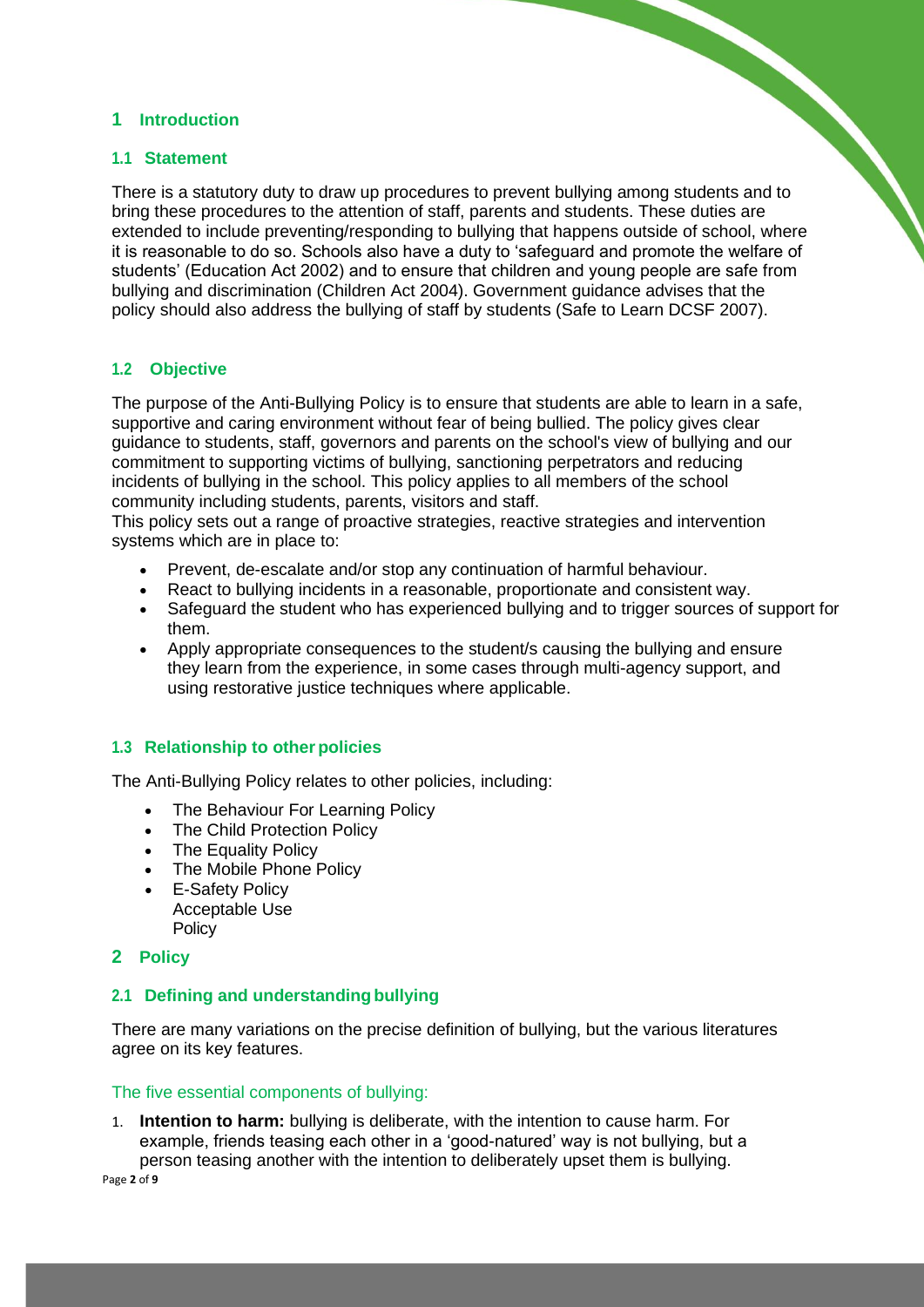- 2. **Harmful outcome:** one or more persons are hurt physically or emotionally.
- 3. **Direct or indirect acts**: bullying can involve direct aggression, such as hitting someone, as well as indirect acts, such as spreading rumours.
- 4. **Repetition and persistent:** bullying involves repeated acts of aggression. An isolated aggressive act, like a fight, is not bullying.
- 5. **Unequal power:** bullying involves the abuse of power by one or several persons who are (perceived as) more powerful, often due to their age, physical strength, or psychological resilience.

# **2.2 Methods and types ofbullying**

Although bullying sometimes occurs between two individuals in isolation, it quite often takes place in the presence of others.

Bullying may be defined as being either one or more of these:

- **Physical** including kicking, hitting, pushing, taking and damaging belongings.
- **Emotional**  including excluding or isolating others, gossiping, spreading hurtful or untruthful rumours, tormenting.
- **Racist** including racial taunts, graffiti, gestures identified by the fact that victims are singled out because of colour, the way they talk, ethnic grouping or religious or cultural practices.
- **Sexual** including unwanted physical contact or sexually abusive comments. Identified by the fact that victims are singled out because of their gender or sexuality including transgender.
- **Homophobic**  identified by the fact that victims are singled out because of their sexuality including transgender.
- Verbal including name calling, sarcasm, tormenting and spreading hurtful or untruthful rumours.
- **Cyberbullying**  misuse of the internet and electronic devices to be hurtful to others.
- **Disablist bullying**  Identified by the fact that victims are singled out because of their physical condition.
- **Faith-based**  identified by the fact that victims are singled out because of their religious or cultural beliefs.

# **2.3 Cyberbullying**

This differs in several significant ways from other kinds of bullying: the invasion of home and personal space; the difficulty in controlling electronically circulated messages; the size of the audience; perceived anonymity and the profile of the person doing the bullying. New technologies have meant that students are likely at some point to be a target of cyberbullying. This technology includes mobile phones, instant messenger, chatrooms and message boards, email, webcams and social network sites. This can result in:

- Threats and intimidation.
- Harassment or "cyber-stalking".
- Vilification/defamation.
- Exclusion or peer rejection.
- Unauthorised publication of private images or information manipulation.

It is important to recognise that cyberbullying can constitute a criminal offence in the UK, if it is considered to be a form of harassment. The rapid development of, and widespread access to, technology has provided a

medium for "virtual" bullying, which can occur in or outside school.

The wider search powers included in the Education Act 2011 have given schools stronger

Page **3** of **9**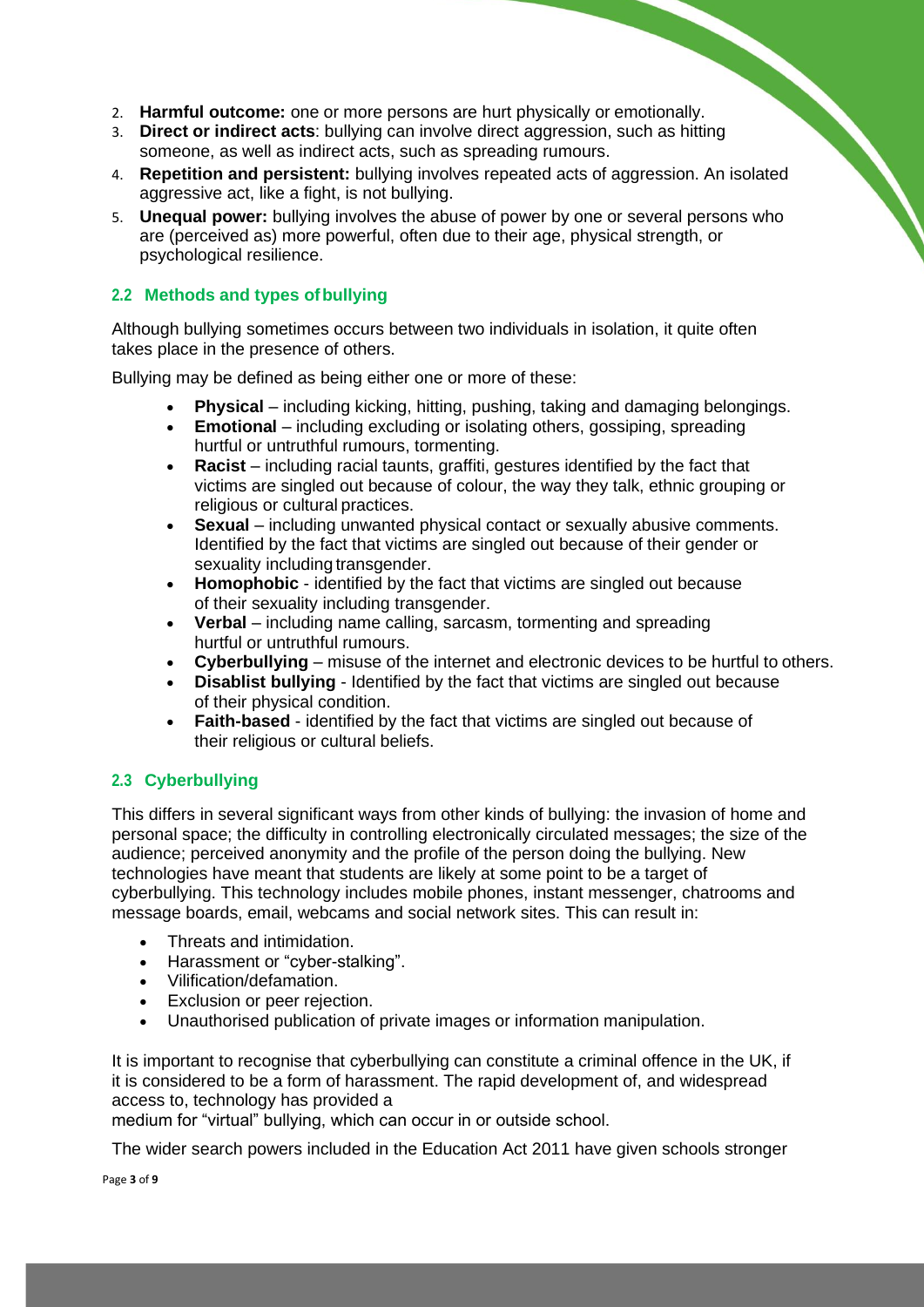powers to tackle cyber-bullying by providing a specific power to search for and, if necessary, delete inappropriate images (or files) on electronic devices, including mobile phones (see Mobile Phone Policy). The school may wish to hand the phone or contents found over to the police if deemed appropriate.

# **2.4 Sexting and the sharing of inappropriatepictures**

Sexting is the sharing of very personal images to another person and is a growing means of communication and relationship building by young people. When young people take and share images of themselves this could also be an indicator of other underlying vulnerabilities which may place them at risk. At the very least is the fact they have made themselves vulnerable to potential future sharing of these images which often leads to issues in school and potentially by adults who may acquire these images on-line. As such, we take the sharing of images without consent very seriously as cyberbullying behaviours often follow. The emotional damage that young people who find themselves in this situation suffer is a cause for concern for parents and the school and as such we will investigate any such matter brought to our attention.

The sharing of images is illegal and we will always work in partnership with our Community Police Team; however, safeguarding is at the heart of any intervention. This approach is informed by Section 1 (1) of the Children's Act 1989 and reinforced by Section 11 of the Children Act 2004 which places a duty on key persons to make arrangements to safeguard and promote the welfare of children.

Where we are aware that personal images are on a student's device and have been, or have been alleged to have been shared, designated school staff will use their powers to delete these images for the purpose of safeguarding the victim and liaise with local police if deemed necessary. We have developed a broader range of sanctions that specifically deal with cyberbullying and the sharing of inappropriate images and this includes an Acceptable User Policy for internet and mobile device use within school.

# **2.5 Proactive strategies**

The culture and ethos of our school supports students and staff in dealing with bullying. A positive culture which encourages students to "tell" whether they are the target of bullying or the bystanders will help us to

achieve our overall objective of reducing incidents of bullying within school and for students to feel safe to be in school and learn. The following proactive strategies are designed to gather intelligence about issues which may lead to bullying and to stop bullying from happening in the first place.

# Whole school strategies:

At the start of each year, all mentors remind their groups about the school's policy regarding anti-bullying and ensure that students understand who to talk to and how to report any concerns.

- Cyberbullying prevention work is written into Schemes of Learning in ICT/computing lessons (Years 7,8,9).
- Advice and guidance is made available to students on the dangers of sharing personal and inappropriate pictures through social media and mobile phones (sexting).
- Safe use of the internet through delivering THINKUKNOW presentations to all students in ICT lessons and assemblies.
- Sharing of information with students and parents on how to prevent and respond to cyberbullying.
- Developing an organisational culture of confident ICT users which supports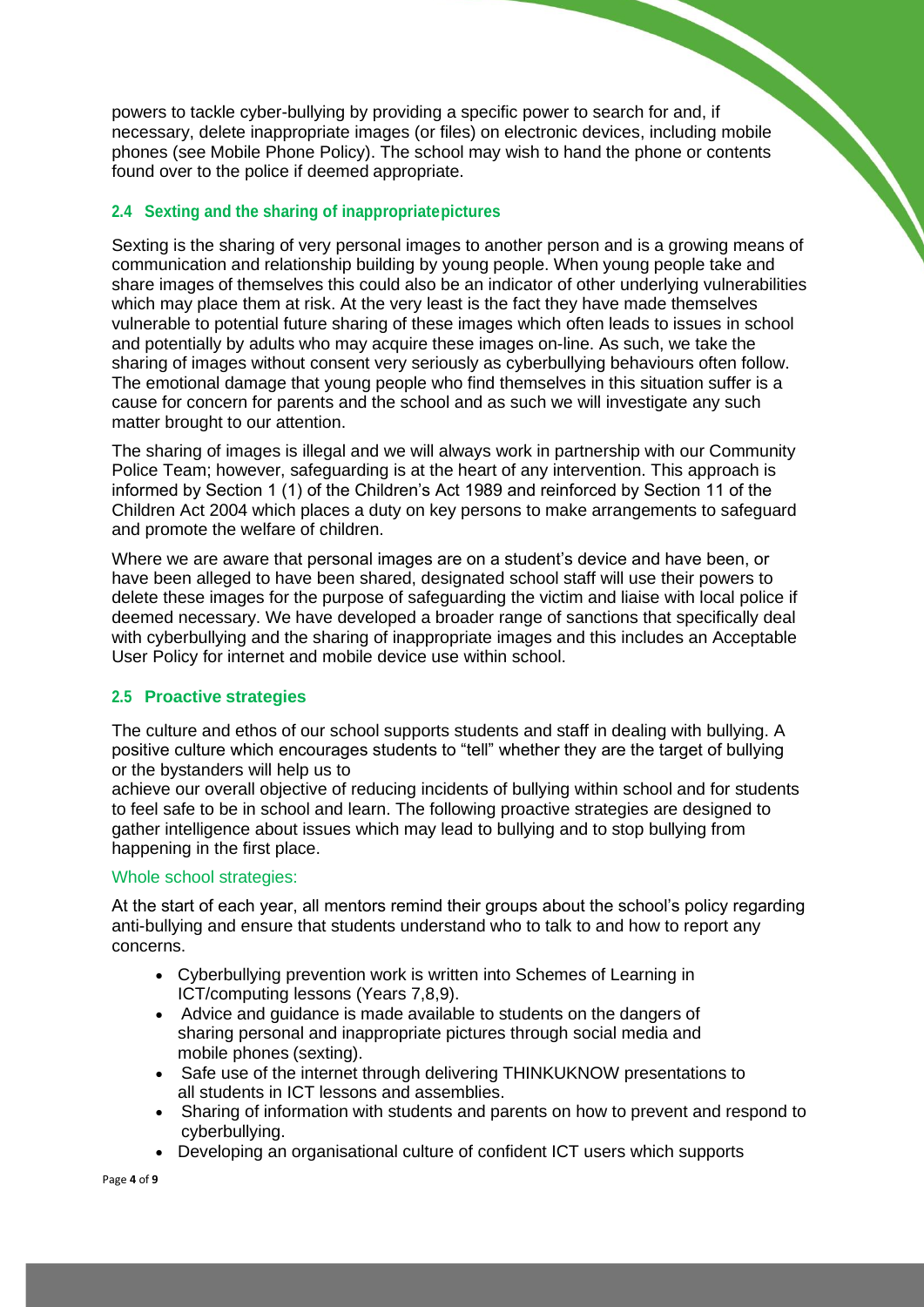innovation, e-safety and digital literacy skills, and will help to combat misuse and high-risk activities.

- Anti-bullying weeks (ABW) events in November of each year.
- Trained Year 10 Peer Mentors (who have specific training on bullying) to support students across Year 7 as part of their transition process.
- Continuing professional development for all staff.
- Systems that support parents and carers involvement such as parent focus groups and an "open door" policy.
- National Healthy Schools Programme development.
- Adult modelling of positive relationships.
- A restorative culture and ethos that supports the development of social and emotional skills.
- PSHE curriculum and immersion days to allow students to engage with and understand the issues associated with bullying and to give feedback on its effectiveness.
- Assemblies which are used to raise awareness of the school's Anti-Bullying Policy and to develop students' emotional literacy and underpin a clear, antibullying message.
- Student council involvement to promote, discuss and reflect on the Anti-Bullying Policy and associated issues.
- Use of events which can prompt further understanding of bullying, such as theatre groups, exhibitions, student voice events and current news stories.
- Parent information evenings to promote the Anti-Bullying Policy.
- School environment reviews to ensure that areas where students feel unsafe are well monitored.
- The early identification of students vulnerable on transition.
- Targeted small group or individual learning will be used for those who display bullying behaviour as well as those who experience bullying.
- Daily duty across the school (dining hall, corridors and playground) provided by teams of staff who monitor student behaviour and interaction.
- Opportunities to gather student voice will be used regularly, including for students from vulnerable groups such as SEN, Young Carers, LGBT, ethnic minority groups, travellers and those who are looked after or in foster care. Students from vulnerable groups will be closely monitored through their additional support in school to ensure that they are not the targets of bullying.
- The use of opportunities in school to discuss the differences between people which could motivate bullying, such as religion, race, gender, disability or sexuality (prejudice- based bullying).
- Work in close partnership and learn from a range of external experts.
- Workshops delivered by Youth Engagement Officers from the police.

# **2.6 Reporting and recording incidents of bullying**

# **2.6.1 Confidential reporting systems for students**

We are aware that many students worry about telling an adult as they fear that the issue will get worse. They can report bullying to us confidentially. However, if we feel that the student is at risk then we cannot keep the information confidential.

Our aim is to ensure that students have confidence that their concerns will be treated promptly and seriously, and that action will be taken which will not make their situation worse.

Students are able to use the following methods to report bullying to us:

Page **5** of **9**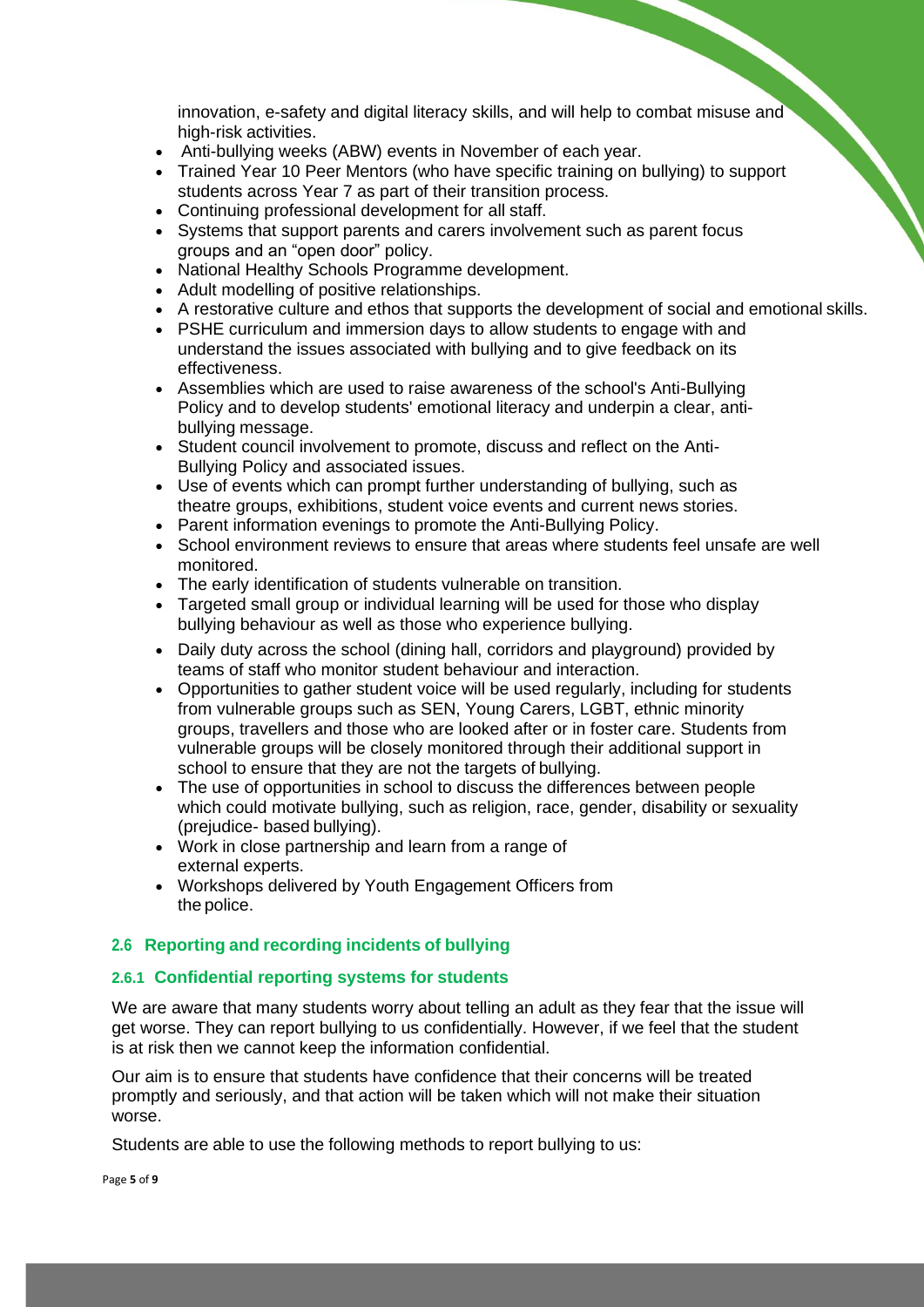- Through the use of the "Whisper Report" tab on website which is anonymous and can be used by students and parents which is sent to identified staff in school.
- Email systems- students can email any staff but may wish to email mentors, mentor co-ordinators, the designated school Safeguard Lead and the Behaviour and Standards Team.
- Face to face with any member of staff.

#### **2.6.2 Parents/Carers wishing to report bullying**

Parent/Carers are encouraged to talk to any member of staff if they have concerns regarding their child. Parents can ask for a meeting in school with the child's Head of Year.

All reported incidents will be fully investigated within a reasonable period of time. It is important to understand that good practice in investigating incidents recognises that time needs to be set aside to ensure that students involved do not have time to collaborate their stories. Any investigation needs to be done in a manner which ensures the target of the bullying feels safe about the process and the outcomes which may result from it.

Ultimately we wish to ensure that parents/carers are confident that staff will act promptly, take the concern seriously and not take action which makes the situation worse.

#### **2.6.3** Record keeping

Incidents will be recorded onto our MIS system and tracked by the designated Safeguarding Lead. This includes details of the perpetrator(s), victim(s) and witness(es), the types of bullying, the length of time it has been happening, the sanctions applied for the behaviour, the agreed way of monitoring the outcomes and the involvement and notice to the bullying students' parents/carers will all be recorded in student files. This information will be entered onto the student's

behaviour record. Keeping records of bullying

incidents will enable us to:

- Manage individual cases effectively for the perpetrator and /or victim.
- Monitor and evaluate the effectiveness of strategies.
- Celebrate the anti-bullying work of the school.
- Demonstrate defensible decision-making in the event of complaints being made for the perpetrator and /or victim.
- Engage and inform multi-agency teams as necessary.

#### **2.6.4 Bullying data will be used to:**

- Provide monitoring reports to Senior Leadership Team, students (e.g. through the school council) and staff.
- Inform Governors in order for them to monitor the anti-bullying work of the school.
- Inform the LA if required.

# **2.7 School sanctions**

#### **2.7.1 Use of sanctions and learning programmes**

Page **6** of **9** We have a responsibility to ensure that sanctions are applied fairly, proportionately, consistently and reasonably, taking into account any SEN or disabilities that students may have, and taking into consideration the needs of vulnerable students. Bullying by children with disabilities or SEN is no more acceptable than bullying by other students and it should be made clear that their actions are wrong and appropriate sanctions imposed. However, for a sanction to be reasonable and lawful, we must take account of the nature of the student's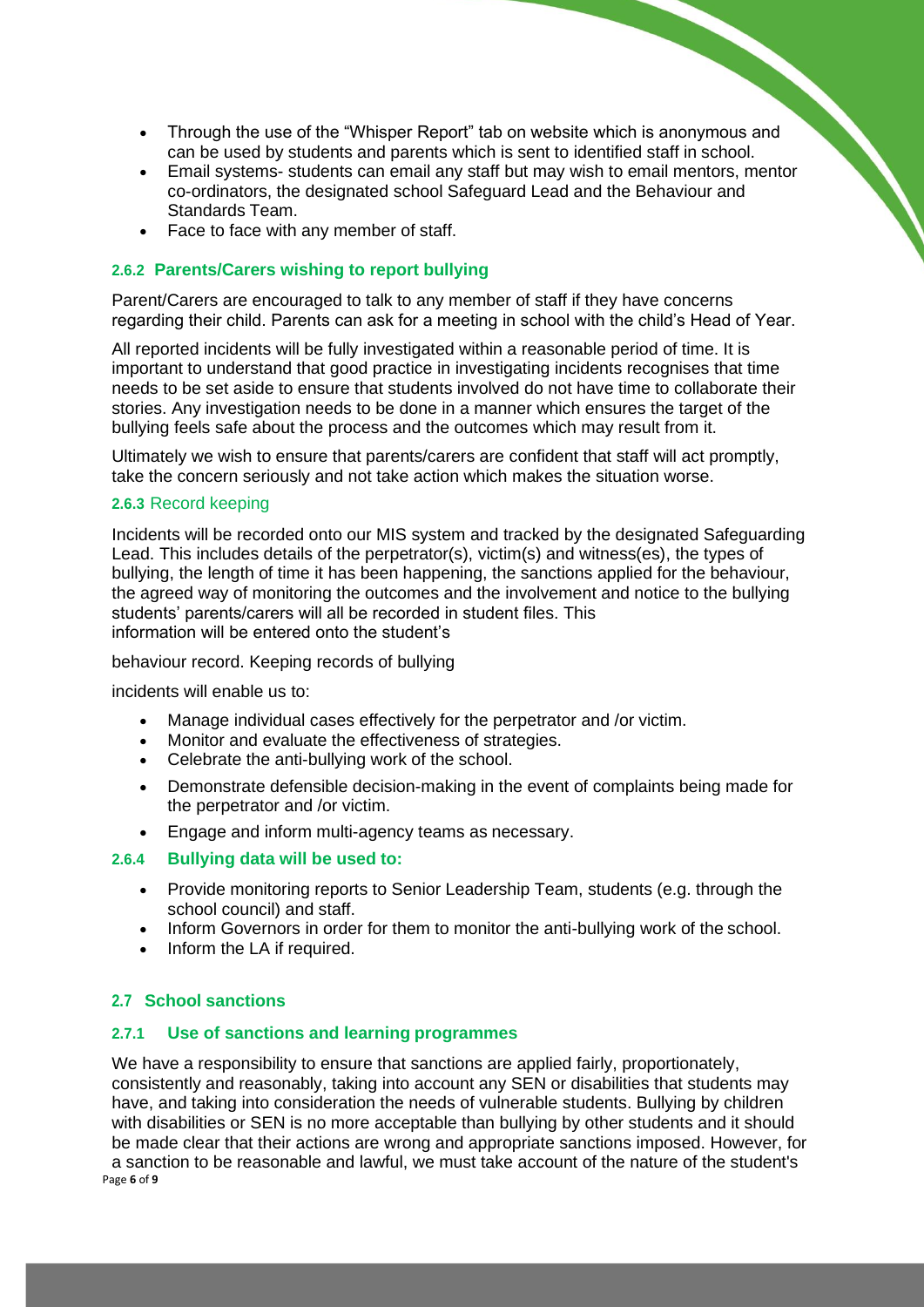disability or SEN, and the extent to which the student understands and is in control of what he/she is doing.

Disciplinary penalties have three main purposes:

- To impress on the perpetrator that what he/she has done is unacceptable.
- To deter him/her from repeating that behaviour.
- To signal to other students that the behaviour is unacceptable and deter them from doing it.

The consequences for bullying should reflect the seriousness of the incident. We wish to ensure that our sanctions address bullying behaviours in a way which does not lead to escalation but resolution, and which gives the best chance that bullying behaviour will not be repeated. The school uses a staged approach to deal with bullying, however, decisions on the sanction to be applied will always reflect the seriousness of the incident. Therefore we have a range of sanctions and strategies that we may apply having investigated an incident which may include:

- Initial verbal warning which is logged.
- Detention.
- Afterschool detention.
- Isolation.
- Saturday morning detention.
- Fixed Term Exclusion.
- Severe repeated incidents may lead to a Permanent Exclusion.

Completion of the 'bullying behaviour intervention', which is completed with staff in school and parents at home is an important stage in the restorative justice approach to bullying.

We will, where necessary, notify the police or anti-social behaviour team. Where we have significant concerns about a student's behaviour choices, we will seek to work in partnership with external support agencies to

ensure that a student's holistic needs are fully considered.

# **2.7.2 Bullying outside of the school premises**

We have a statutory power to discipline students for poor behaviour outside of the school premises. This can relate to bullying incidents occurring anywhere off the school premises, such as outside the local shops or an incident of cyberbullying which has taken place in a home. Where such bullying is reported to staff, it will be investigated and acted on where possible.

#### **2.7.3 Sanctions for cyberbullying may also include:**

- *Confiscation of the mobile phone or device* if it is used in such a way as to cause a disturbance in school or contravene the School Behaviour and Anti-Bullying Policies (Education and Inspections Act 2006). This may include the deletion of images (or files) on electronic devices, including mobile phones. The school will use its power to search students' belongings if it has cause to believe that cyberbullying has taken place. Mobile telephone use is only permitted during social times in school, however, the disruption and emotional impact that cyberbullying has on students in school following cyberbullying out of school will be dealt with in partnership with parents and carers, and where necessary, the community police team.
- *Parents will always be notified of any need to delete images*, although their permission to do so is not required. The school may need to safely store the device or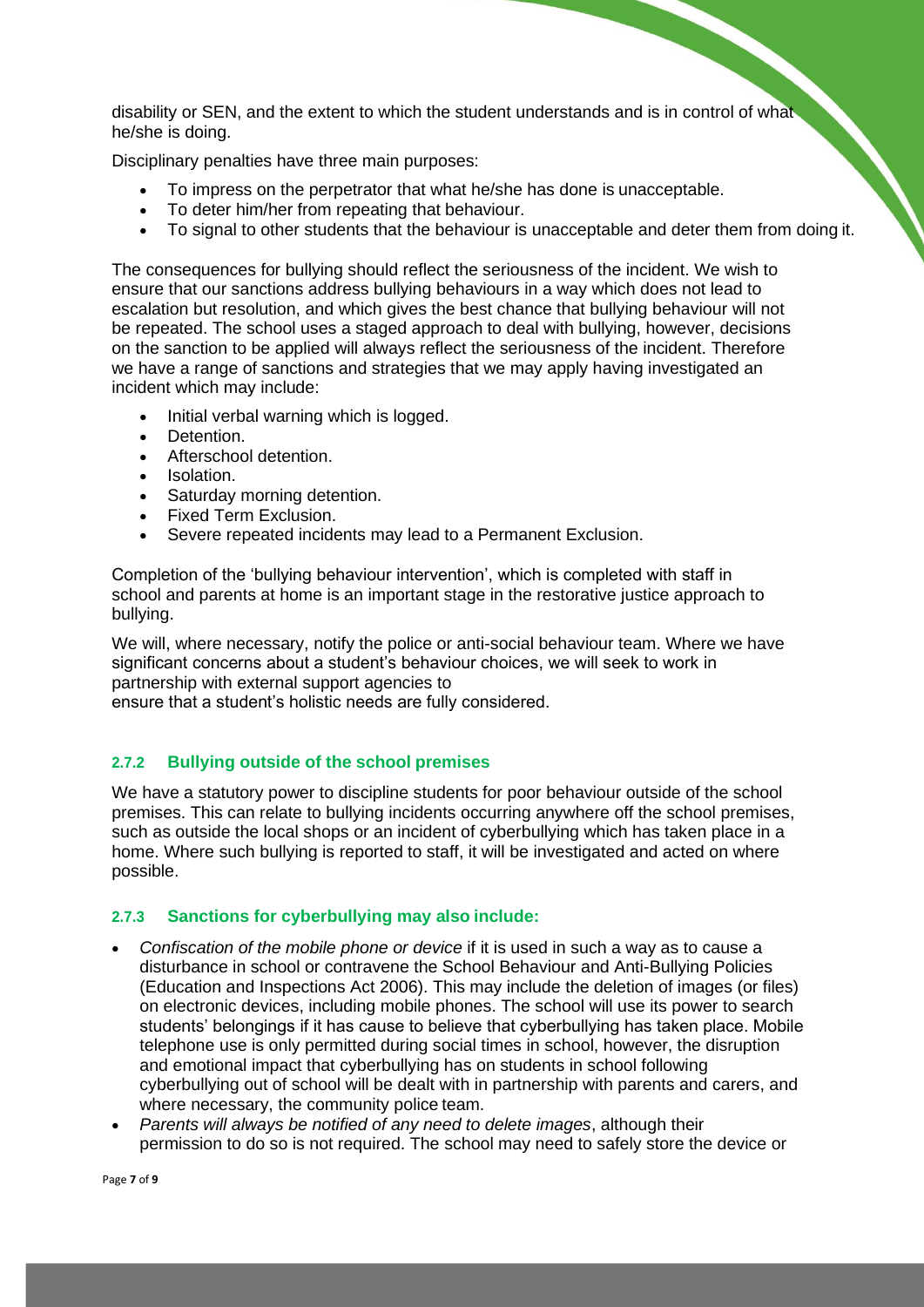mobile phone if the police request that the phone is required for evidence.

- *A disciplinary sanction will be applied* if a student fails to respond to a request from a member of staff to reveal a message or show them the content on their phone (for the purpose of establishing if bullying has occurred).
- *Withdrawal of the use of the school's email and ICT facilities* for a specified period of time: Internet abuse, email abuse or network abuse will lead to 2-4weeks limited access, withdrawal of email privileges or total network withdrawal depending on the severity.

# **2.8 Monitoring and review**

#### **2.8.1 Consultation**

The following groups were consulted during the development of this policy:

- Senior Leadership Team.
- Governors.

#### **2.8.2** Review

The school will review this policy in a yearly cycle and assess its implementation and effectiveness. This monitoring will take place through:

- □ Student questionnaires and surveys
- □ Parent surveys
- □ Student focus groups
- □ Analysis of recorded bullying incidents
- $\Box$  Governors oversight for the internal audit arrangements, providing the appropriate level of support and challenge to ensure that the agreed practice and procedure has been implemented

# **2.9 Bullying of staff**

It is equally important that we protect our staff from bullying from parents, carers, colleagues or students. Everyone has rights and responsibilities in relation to cyberbullying and where comments and posts made on social network sites about staff members are known about, which are of a derogatory nature, decisive action will be taken by the Principal and the Community Police Team may be informed. All staff at The Whitelands Academy are in a position of trust, and there are expectations that they will act in a professional manner at all times. Advice to staff on protecting their online reputation forms part of the schools on-going CPD programme.

# **3 Roles and Responsibilities**

We consider that everyone within our school community has a part to play in ensuring that our school is a "telling and talking" school. In order to tackle the issue of bullying we recognise that we need a range of strategies to deal with it. A whole school approach to educate students and staff to ensure that it is not tolerated, and that it is dealt with sensitively and consistently.

# **3.1 Students**

All of our students have an important role in ensuring that our policy is effective by reporting bullying incidents to members of staff. Students should support the Anti-Bullying Policy by not being bystanders when they see and hear incidents of bullying within the school